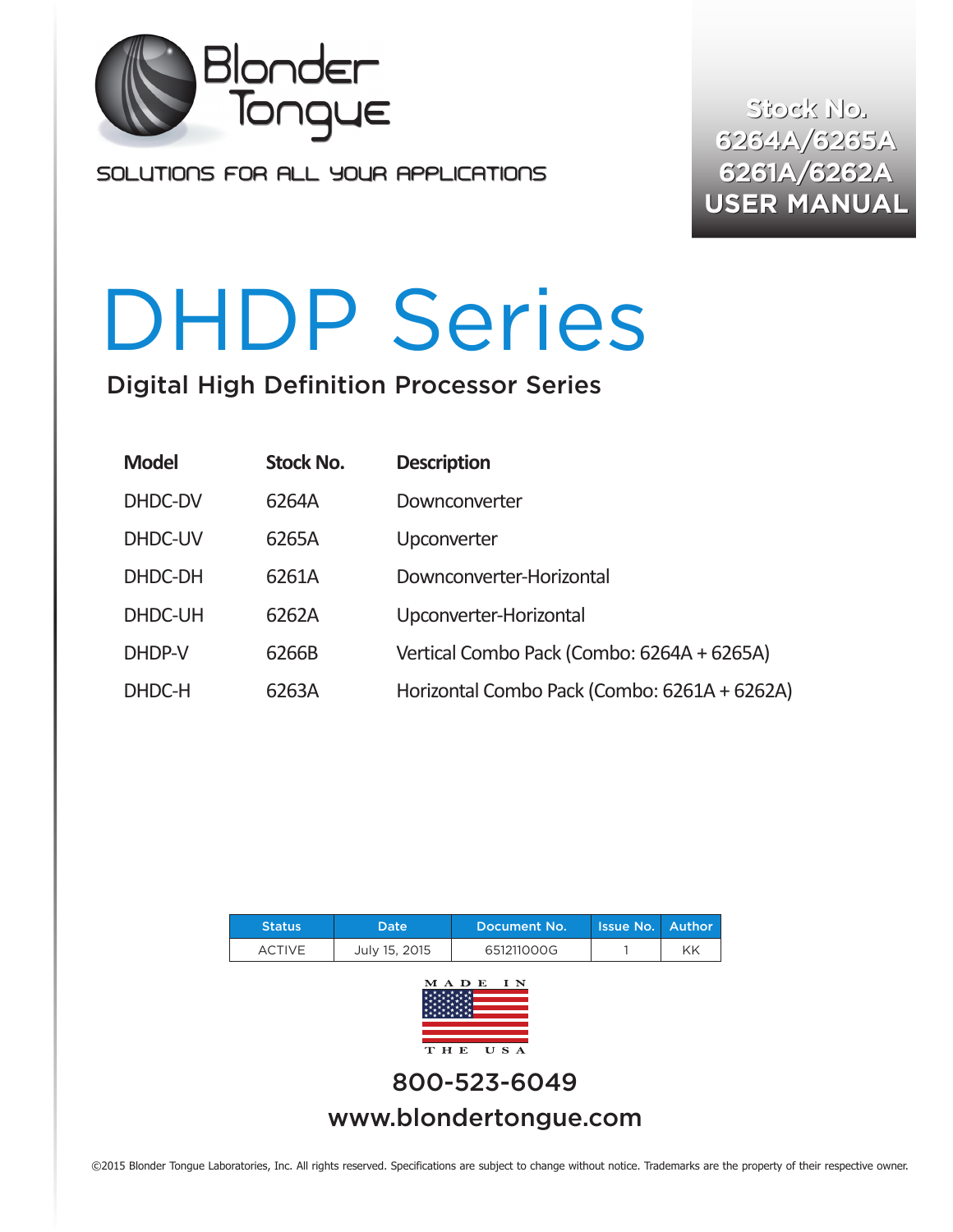The lightning flash with arrowhead symbol within an equilateral triangle is intended to alert you to the presence of uninsulated "dangerous voltage" within the product's enclosure that may be of sufficient magnitude to constitute a risk of electrical shock to persons.





The exclamation point within an equilateral triangle is intended to alert you to the presence of important operating and maintenance (servicing) instructions in the literature accompanying the product.

#### **TO REDUCE THE RISK OF ELECTRICAL SHOCK, DO NOT REMOVE COVER FROM THIS UNIT. NO USER-SERVICEABLE PARTS INSIDE. REFER SERVICING TO QUALIFIED SERVICE PERSONNEL.**

**WARNING: TO PREVENT FIRE OR SHOCK HAZARD, DO NOT EXPOSE THIS UNIT TO RAIN OR MOISTURE**

#### **NOTE TO CATV SYSTEM INSTALLER**

**This reminder is provided to call the CATV System Installer's attention to Article 820-40 of the NEC that provides guidelines for proper grounding and, in particular, specifies that the cable ground shall be connected to the grounding system of the building, as close to the point of cable entry as practical.**

#### **Safety Instructions**



## **WARNING**

**You should always follow these instructions to help ensure against injury to yourself and damage to your equipment.**

- å Read all safety and operating instructions before you operate the modulator.
- Retain all safety and operating instructions for future reference.
- å Heed all warnings on the modulator and in the safety and operating instructions.
- å Follow all installation, operating, and use instructions.
- å Unplug the modulator from the AC power outlet before cleaning. Use only a damp cloth for cleaning the exterior of the modulator.
- å Do not use accessories or attachments not recommended by Blonder Tongue, as they may cause hazards, and will void the warranty.
- $\rightarrow$  Do not operate the modulator in high-humidity areas, or expose it to water or moisture.
- $\rightarrow$  Do not place the modulator on an unstable cart, stand, tripod, bracket, or table. The modulator may fall, causing serious personal injury and damage to the modulator. Install the modulator only in a mounting rack designed for 19" rack-mounted equipment.
- å Do not block or cover slots and openings in the modulator. These are provided for ventilation and protection from overheating. Never place the modulator near or over a radiator or heat register. Do not place the modulator in an enclosure such as a cabinet without proper ventilation. Do not mount equipment in the rack space directly above or below the modulator.
- å Operate the modulator using only the type of power source indicated on the marking label. Unplug the modulator power cord by gripping the plug, not the cord.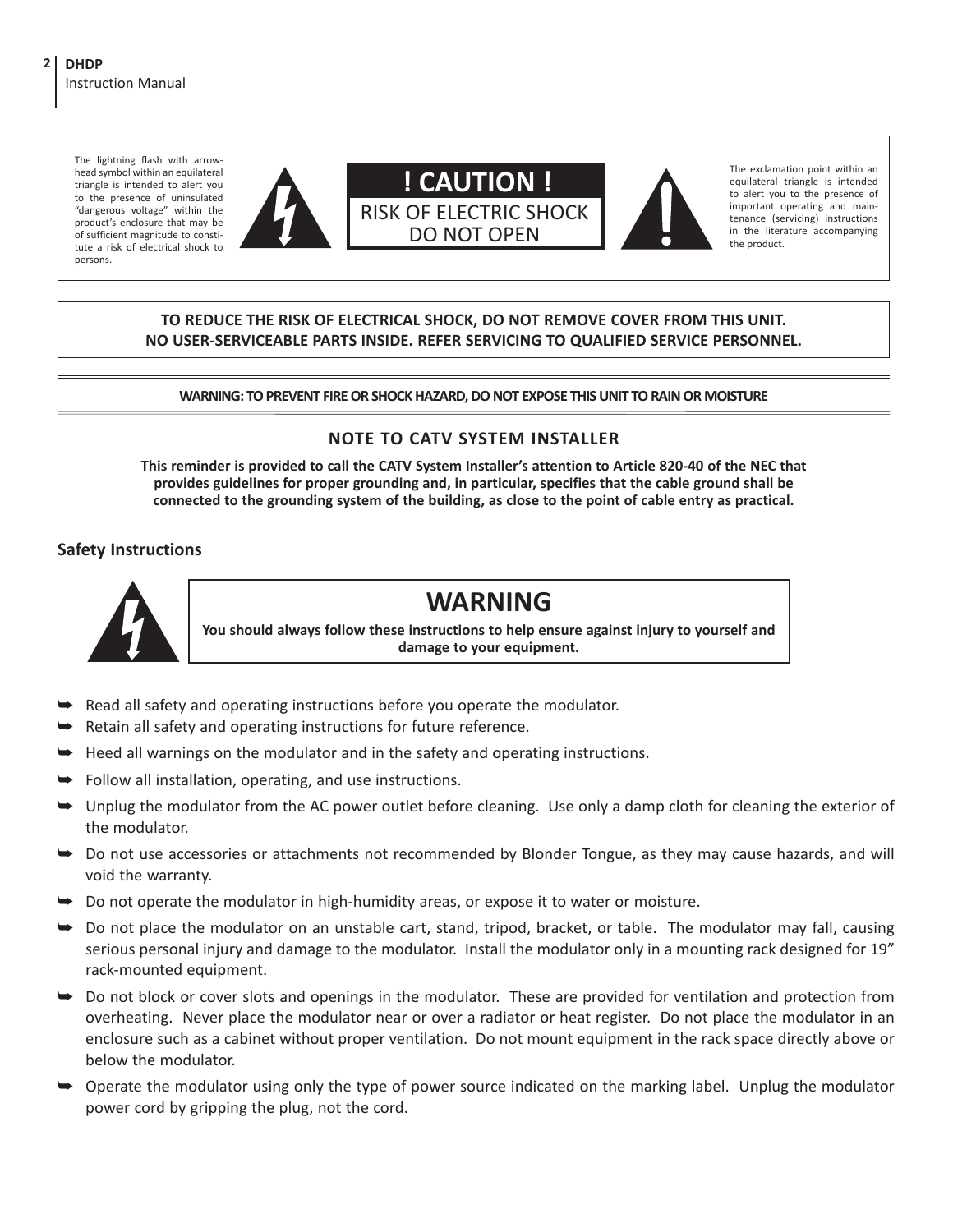#### **Safety Instructions - continued**

- å The modulator is equipped with a three-wire ground-type plug. This plug will fit only into a ground-type power outlet. If you are unable to insert the plug into the outlet, contact an electrician to replace the outlet. Do not defeat the safety purpose of the ground-type plug.
- $\rightarrow$  Route power supply cords so that they are not likely to be walked on or pinched by items placed upon or against them. Pay particular attention to cords at plugs, convenience receptacles, and the point where they exit from the unit.
- å Be sure that the outdoor components of the antenna system are grounded in accordance with local, federal, and National Electrical Code (NEC) requirements. Pay special attention to NEC Sections 810 and 820.

See the example shown in the following diagram:



- å We strongly recommend using an outlet that contains surge suppression or ground fault protection. For added protection during a lightning storm, or when the modulator is left unattended and unused for long periods of time, unplug it from the wall outlet and disconnect the lines between the modulator and the antenna. This will prevent damage caused by lightning or power line surges.
- å Do not locate the antenna near overhead power lines or other electric light or power circuits, or where it can fall into such power lines or circuits. When installing the antenna, take extreme care to avoid touching such power lines or circuits, as contact with them can be fatal.
- $\rightarrow$  Do not overload wall outlets or extension cords, as this can result in a risk of fire or electrical shock.
- $\rightarrow$  Never insert objects of any kind into the modulator through openings, as the objects may touch dangerous voltage points or short out parts. This could cause fire or electrical shock.
- $\rightarrow$  Do not attempt to service the modulator yourself, as opening or removing covers may expose you to dangerous voltage and will void the warranty. Refer all servicing to authorized service personnel.
- $\rightarrow$  Unplug the modulator from the wall outlet and refer servicing to authorized service personnel whenever the following occurs:
	- $\Box$  The power supply cord or plug is damaged;
	- $\Box$  Liquid has been spilled, or objects have fallen into the modulator;
	- $\Box$  The modulator has been exposed to rain or water;
	- $\Box$  The modulator has been dropped or the chassis has been damaged;
	- $\Box$  The modulator exhibits a distinct change in performance.
- $\rightarrow$  When replacement parts are required, ensure that the service technician uses replacement parts specified by Blonder Tongue. Unauthorized substitutions may damage the modulator or cause electrical shock or fire, and will void the warranty.
- å Upon completion of any service or repair to the modulator, ask the service technician to perform safety checks to ensure that the modulator is in proper operating condition.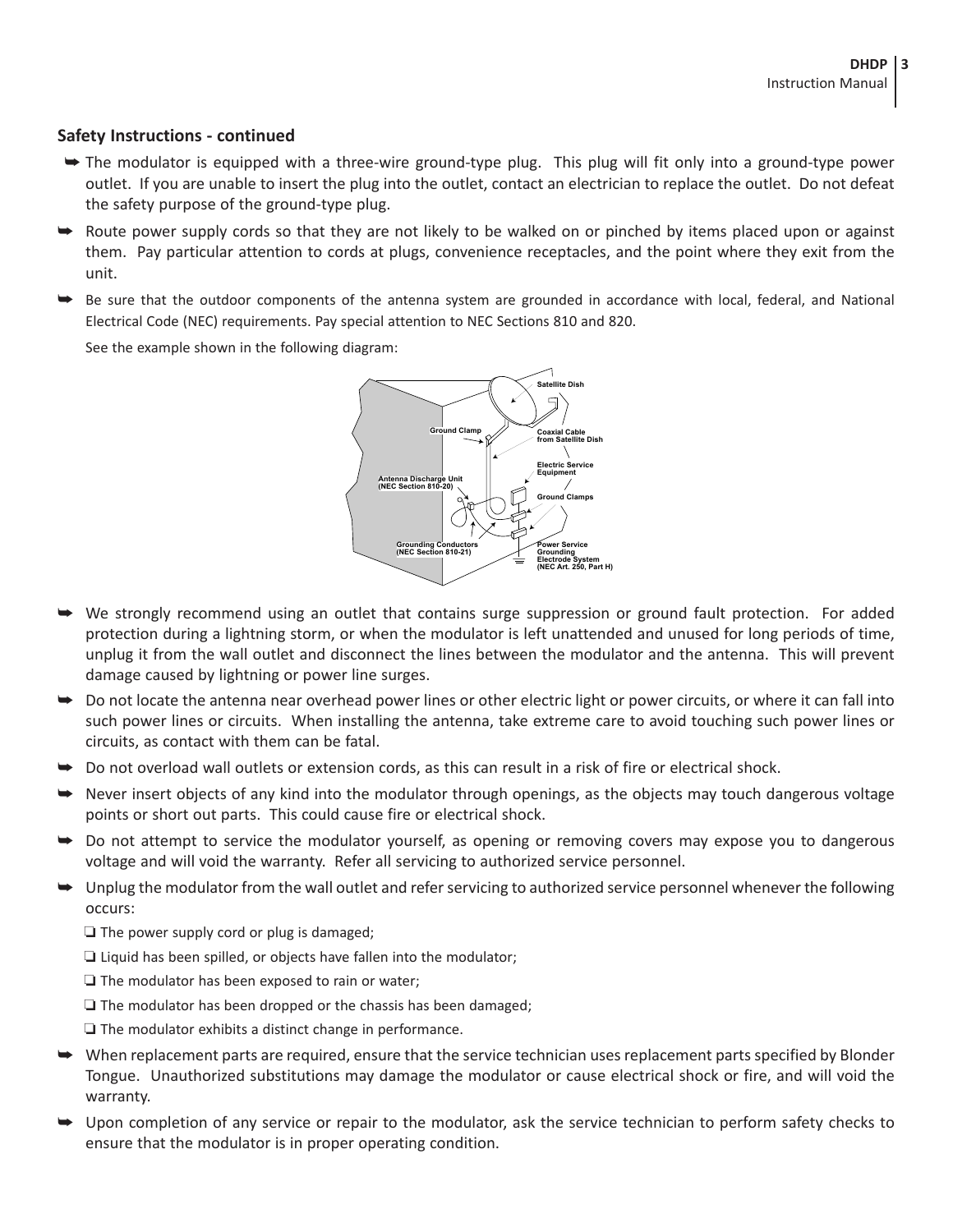

#### **Description**

The DHDP Series consists of 2 parts, the DHDC-D (Downconverter) and the DHDC-U (Upconverter). The units are intended to operate as a system in order to process digital & high definition television (HDTV) signals.

#### **Operating Controls and Indicators**

#### Front Panel

- 1. 2-Digit LED Display 2 digit LED Channel display
- 2. Up/Down Channel Buttons Up & down push button controls for setting the channel.
- 3. Enter Button Button used to enter the displayed channel into memory.
- 4. Up/Down RF Level Buttons Up & down push button controls for RF level.
- 5. Up/Down Channel Buttons Up & down push button controls for channel and mode adjustment.
- 6. 2-Digit LED Display 2 digit LED display for Channel, mode and RF level information.
- 7. Enter Button Button used to "enter" channel, mode or RF level selection into memory.
- 8. +100 Channel LED Indicator LED illuminates to indicate CATV channels 100 to 135.

#### **Front Panel Views**

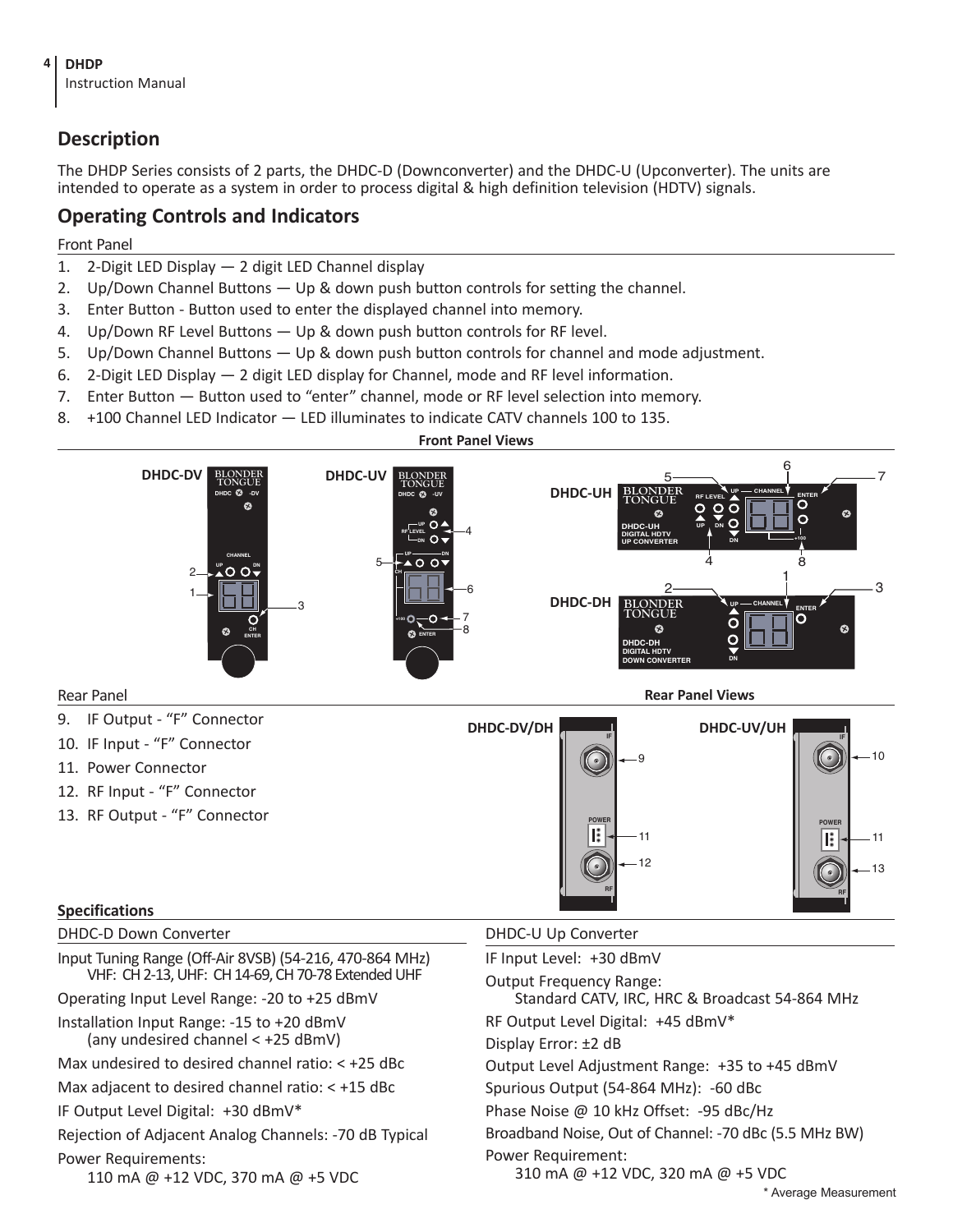#### **Setting Up the Units**

- 1. Place each of the units into the appropriate Blonder Tongue Micromodular chassis by sliding the unit into the retaining rails.
	- a. It is recommended to physically place one Downconverter and one Upconverter next to one another in the chassis.
- 2. Connect the digital or HDTV signal (8VSB format) to the RF 'F' connector on the DHDC-D unit.
- 3. Connect the IF 'F' connector of the DHDC-D to the IF 'F' connector of the DHDC-U.
- 4. Connect the RF 'F' connector of the DHDC-U to the appropriate combining device.
- 5. Connect each unit to the power supply using one of the power supply cables.

#### **Programming the Unit**

The DHDC-D unit is intended to accept any digital UHF or VHF signal and convert it to IF. The DHDC-U unit is intended to accept any digital IF signal and process it to any channel from 54-864 MHz. The unit has 4 valid operating modes, STD CATV, IRC, HRC & Broadcast UHF/VHF. It comes factory set to operate in Standard CATV Mode. If you wish to change the operating mode skip to the Operating Mode Selection section.

#### **Programming the DHDC-D**

- 1. Navigate to the desired channel number by depressing the CH  $\blacktriangle$  UP and  $\nabla$  DN buttons.
	- a. Press and hold the CH  $\triangle$  UP or  $\nabla$  DN arrow button for fast scrolling.
- 2. Press the ENTER button when you reach the desired channel setting. This will tune the downconverter input to the corresponding frequency for this entry.
	- a. The LED display will blink continuously during the channel programming process and will not change the channel until the ENTER button is depressed.
	- b. The unit has a special feature that alerts an operator of an inadvertent or desired change to the unit by flashing LED readout. The LED will continue to flash for 30 seconds if the ENTER button is not depressed and if no additional entries are made then the readout will return to the display of the previously programmed channel entry setting.

#### **Programming the DHDC-U**

The DHDC-U unit comes factory set to operate in the Standard CATV mode. The unit has 4 valid operating modes: STD, CATV, IRC, HRC & Broadcast UHF/VHF (see the operating mode selection section for programming information).

#### **Programming a Channel**

- 1. Navigate to the desired channel number by depressing the CH  $\blacktriangle$  UP and  $\nabla$  DN buttons.
	- a. Continue past 99 for channels 100-135, the +100 LED will illuminate.
	- b. Press and hold the CH  $\triangle$  UP or  $\nabla$  DN arrow button for fast scrolling.
- 2. Press the ENTER button when you reach the desired channel setting. This will tune the upconverter output to the corresponding frequency for this entry.
	- a. The LED display will blink continuously during the channel programming process and will not change the output channel until the ENTER button is depressed.
	- b. The unit has a special feature that alerts an operator of an inadvertent or desired change to the unit by flashing LED readout. The LED will continue to flash for 30 seconds if the ENTER button is not depressed and if no additional entries are made then the readout will return to the display of the previously programmed channel entry setting.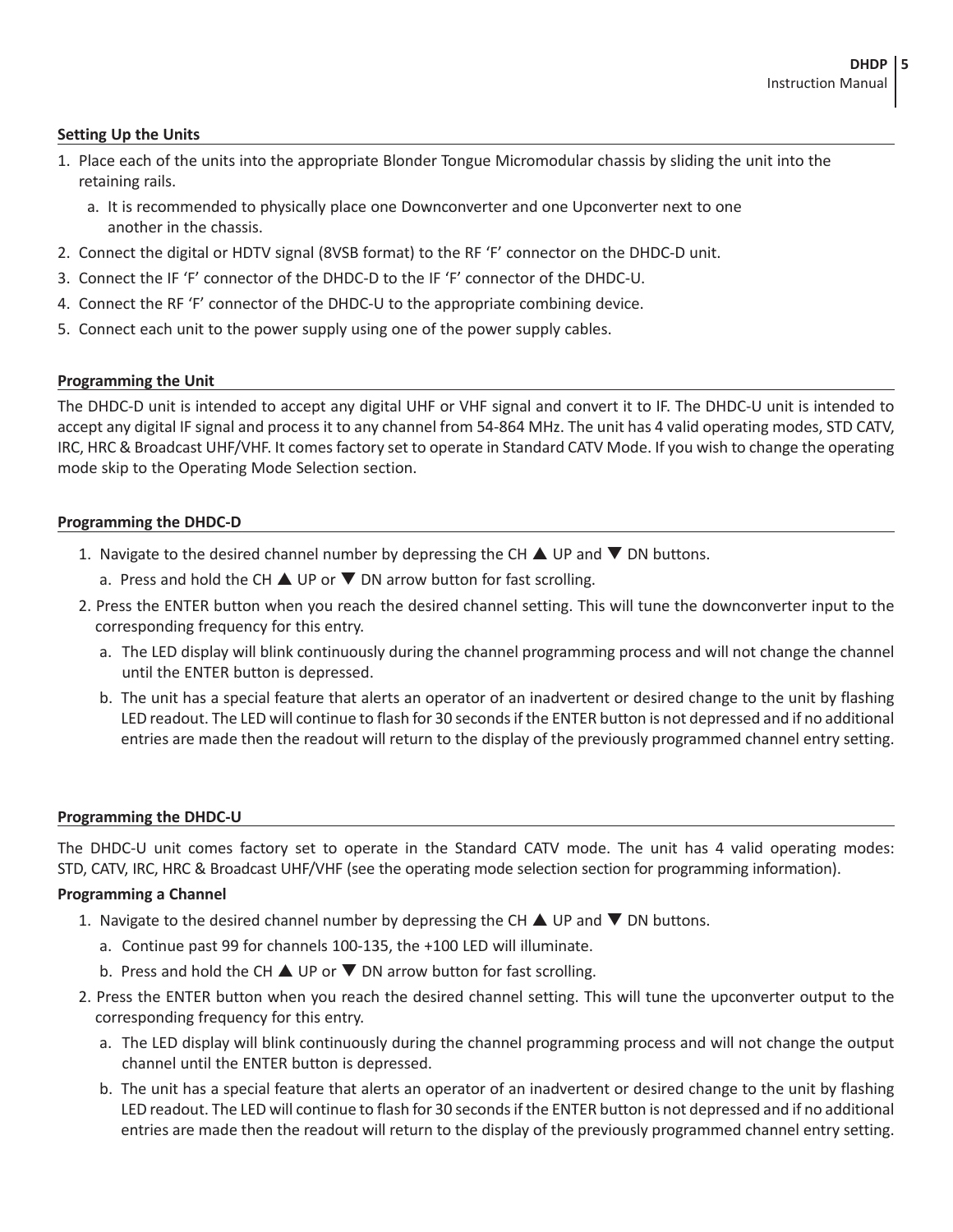#### **Programming the DHDC-U (Continued)**

#### **Programming RF Level**

- 1. Depress the RF Level  $\blacktriangle$  UP or  $\nabla$  DN buttons to increment or decrement the RF output level to the desired setting.
	- a. The unit has a specified adjustment range of +35 dBmV to +45 dBmV output. The unit software however, will permit entries from +33 to +47 dBmV, the out of range entries of 33-34 & 46-47 dBmV are meant for usage to correct any display error, allowing the unit to be operated in the specified range.

### **ATTENTION!**

It is also recommended to set the output level to +45 dBmV for optimum noise performance and externally attenuate down to a desired level.

- 2. Press the ENTER button when you reach the desired RF Level setting. This will tune the upconverter output to the corresponding level entry.
	- a. The LED display readout will also flash continuously during the RF Level programming process. The LED display will continue to flash for 30 seconds if the ENTER button is not depressed and then will return to the display of the previously programmed channel entry setting.

#### **Operating Mode Selection**

The unit has 4 valid operating modes: STD CATV, IRC, HRC & Broadcast UHF/VHF.

The DHDC-U unit comes factory set to operate in the Standard CATV mode.

#### **To change the operating mode**

- 1. Simultaneously depress the RF Level  $\triangle$  UP and  $\nabla$  DN buttons for approximately 5 seconds.
- 2. The Channel LED display will switch to the operating mode selection.
- 3. Use the RF Level  $\triangle$  UP and  $\nabla$  DN buttons to select the desired mode:
	- a. C = STD CATV
	- $b. H = HRC$
	- $c. \quad I = IRC$
	- d. U = Broadcast (VHF/UHF)
- 4. After selecting the desired mode depress the ENTER button to set the mode.
- 5. The unit will return to the channel display mode.
	- a. Programming will reflect the mode chosen See Appendix for detailed frequency plans.
	- b. The operating mode will also flash continuously during the mode selection process. The LED display will continue to flash for 30 seconds if the ENTER button is not depressed and then will return to the display of the previously programmed channel & mode entry setting. NOTE: THE MODE PRESENTLY IN MEMORY WILL BE DISPLAYED WITHOUT FLASHING DURING THE MODE SELECTION PROCESS.

| <b>Trouble Shooting</b>                                                                                       | <b>Correction Suggestion</b>                                                               |
|---------------------------------------------------------------------------------------------------------------|--------------------------------------------------------------------------------------------|
| A continuously flashing Channel Display indicates an Error<br>Condition detected by the unit microcontroller. | The User should perform the following steps to correct an<br><b>Frror Condition:</b>       |
| <b>Sample conditions include:</b><br>• Channel Selector Entry does not match the channel                      | 1. Check that the Channel Display is set to the desired<br>channel & reset as appropriate. |
| number on which the unit is operating, the display<br>will flash for 30 seconds and then revert back to the   | 2. Check that the unit is set to the appropriate desired<br>operating mode.                |
| previous CH entry                                                                                             | 3. Verify the unit output on a spectrum analyzer.                                          |
| • E1 is displayed if the Input VCO is Not Locked                                                              | 4. Disconnect and reconnect power to the unit.                                             |
| • E2 is displayed if the Output VCO is Not Locked                                                             | If an error condition continues to be displayed, unit should be<br>replaced and serviced.  |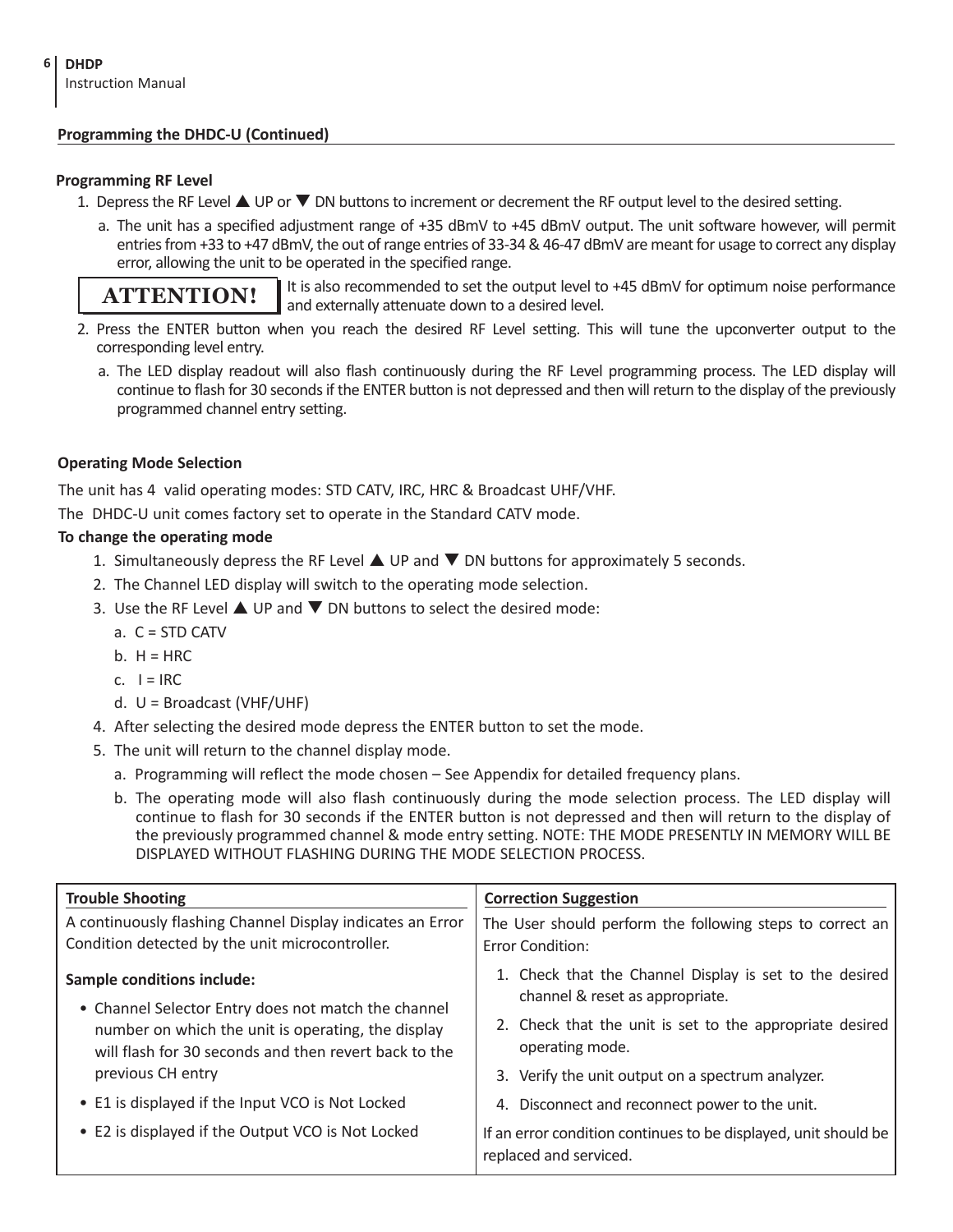#### **Appendix A**

#### **DHDC-D Input & DHDC-U Output**

#### **Center Frequencies**

**VHF Broadcast Channels**

2 57<br>3 63<br>5 6 7 7<br>5 8 85<br>7 1183<br>9 189

 $\begin{array}{cc} 10 & 195 \\ 11 & 201 \end{array}$ 

12 207<br>13 213

**UHF Broadcast Channels**

201

213

719<br>725

737

803

57 731<br>58 737<br>59 743

 $Channel$ 

 $\frac{Channel}{14}$ 

#### **EIA Standard Incremental Harmonic Chan. CATV (IRC) (HRC)** 2 57 57 55.75 3 63 63 61.75 69 67.75<br>75 73.75 1 75 73.75<br>5 79 81 79.75 5 79 81 79.75 6 85 87 85.75 95 93 93 91.75 96 99 99 97.75 97 105 105 103.75<br>98 111 111 109.75 98 111 111 109.75<br>99 117 117 115.75 99 117 117 115.75 14 123 123 121.75 15 129 129 127.75 16 135 135 133.75<br>17 141 141 139.75 17 141 141 139.75 18 147 147 145.75<br>19 153 153 151.75 151.75<br>157 75 20 159 159 157.75 21 165 165 163.75 22 171 171 169.75 7 177 177 175.75 8 183 183 181.75<br>9 189 189 187.75 9 189 189 187.75<br>10 195 195 197.75 10 195 195 193.75<br>11 201 201 199.75 11 201 201 199.75<br>12 207 207 205.75 12 207 207 205.75 13 213 213 211.75<br>23 219 219 217.75 23 219 219 217.75<br>24 225 225 223.75 24 225 225 223.75 25 231 231 229.75 26 237 237 235.75 27 243 243 241.75 28 249 249 247.75<br>29 255 255 253.75 29 255 255 253.75 30 261 261 259.75 31 267 267 265.75 32 273 273 271.75 33 279 279 277.75 34 285 285 283.75 35 291 291 289.75 36 297 297 295.75 37 303 303 301.75 38 309 309 307.75<br>39 315 315 313.75 39 315 315 313.75 40 321 321 319.75<br>41 327 327 325.75 41 327 327 325.75 42 333 333 331.75<br>43 339 339 337.75 43 339 339 337.75 44 345 345 343.75 45 351 351 349.75<br>46 357 357 355.75 46 357 357 355.75 47 363 363 361.75 48 369 369 367.75 49 375 375 373.75 50 381 381 379.75 51 387 387 385.75 52 393 393 391.75 53 399 399 397.75 54 405 405 403.75 55 411 411 409.75 56 417 417 415.75 57 423 423 421.75 58 429 429 427.75 59 435 435 433.75 60 441 441 439.75 61 447 447 445.75 451.75 **EIA Standard Incremental Harmonic Chan. CATV (IRC) (HRC)** 63 459 459 457.75<br>64 465 465 463.75 64 465 465 463.75<br>65 471 471 469.75 65 471 471 469.75<br>66 477 477 475.75 66 477 477 475.75<br>67 483 483 481.75 67 483 483 481.75<br>68 489 489 487.75 68 489 489 487.75 69 495 495 493.75<br>70 501 501 499.75 70 501 501 499.75<br>71 507 507 505.75 71 507 507 505.75<br>72 513 513 511.75 72 513 513 511.75<br>73 519 519 517.75 73 519 519 517.75 74 525 525 523.75<br>75 531 531 529.75 75 531 531 529.75 76 537 537 535.75<br>77 543 543 541.75 77 543 543 541.75 78 549 549 547.75 79 | 555 | 555 | 553.75<br>80 | 561 | 561 | 559.75 561 561 559.75<br>567 567 565.75 81 567 567 565.75<br>82 573 573 571.75 82 573 573 571.75<br>83 579 579 577.75 83 579 579 577.75<br>84 585 585 583.75 84 | 585 | 585 | 583.75 85 591 591 589.75<br>86 597 597 598.75 86 597 597 595.75<br>87 603 603 601.75 87 603 603 601.75<br>88 609 609 607.75 88 609 609 607.75<br>89 615 615 613.75 89 615 615 613.75<br>90 621 621 619.75 90 621 621 619.75<br>91 627 627 625.75 91 627 627 625.75<br>92 633 633 634.75 92 633 633 631.75 93 639 639 637.75<br>94 645 645 643.75 94 645 645 643.75 100 651 651 649.75  $\begin{array}{|c|c|c|c|c|c|c|c|} \hline 101 & 657 & 657 & 655.75 \ \hline 102 & 663 & 663 & 661.75 \ \hline \end{array}$  $\begin{array}{|c|c|c|c|c|}\n\hline\n102 & 663 & 663 & 661.75 \\
103 & 669 & 669 & 667.75\n\end{array}$ 103 669 669 667.75 104 675 675 673.75<br>105 681 681 679.75 105 681 681 679.75<br>106 687 687 685.75 106 | 687 | 687 | 685.75 107 693 693 691.75<br>108 699 699 697.75 108 699 699 697.75 109 705 705 703.75<br>110 711 711 709.75 110 711 711 709.75 111 717 717 715.75<br>112 723 723 724 721.75 112 723 723. 721.75 113 729 729 727.75<br>114 735 735 733.75 114 735 735 733.75<br>115 741 741 739.75 115 741 741 739.75 116 747 747 745.75<br>117 753 753 751.75 1<br>
11753 753 751.75<br>
11759 759 757.75 118 759 759 757.75<br>119 765 765 763.75 119 765 765 763.75 120 771 771 769.75<br>121 777 777 777 775.75 121 777 777 775.75<br>122 783 783 781.75 122 783 783 781.75<br>123 789 789 787.75 123 789 789 787.75 124 795 795 793.75 125 801 801 799.75<br>126 807 807 805.75 126 807 807 805.75<br>127 813 813 8141.75 127 813 813 811.75<br>128 819 819 817.75 128 819 819 817.75<br>129 825 825 823.75 129 825 825 823.75<br>130 831 831 829.75 130 831 831 829.75<br>131 837 837 835.75 131 837 837 835.75<br>132 843 843 841.75 132 843 843 841.75<br>133 849 849 847.75 133 849 849 847.75<br>134 855 855 853.75 134 855 855 853.75<br>135 861 861 859.75 859.75

#### **Appendix B**

**DHDC-U Output Center Frequencies**